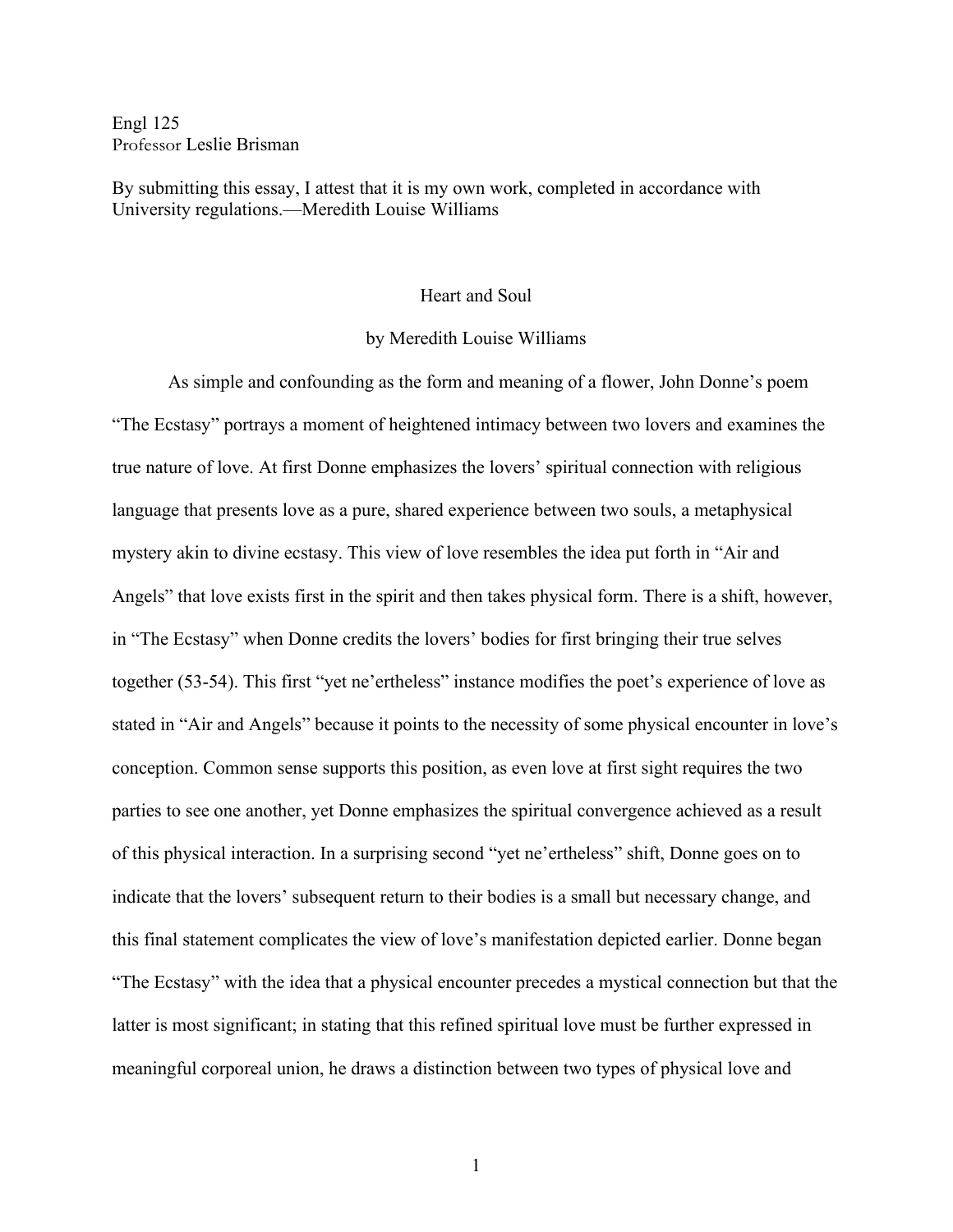inspires further questioning. What is the clearly definable change from physical love to physical love as a manifestation of spiritual love, the point Donne describes when souls and not just bodies intertwine? Is this idea of "true love" a label that lovers give a mutually pleasurable activity, a semantic shift for the sake of romanticism to make lovemaking meaningful? The poem could be, after all, a clever poet's device for seducing his sweetheart. In essence, what is the final line of the poem's "small change" from spiritual to physical love (76), and how is love's physical representation different from love itself?

The key moment in "The Ecstasy" is the lovers' out-of-body experience, and while Donne clarifies that this is not the idea of spiritual love devoid of body set forth in "Air and Angels," he stresses the importance of this dimension beyond physical contact. First Donne describes the two lovers holding hands, their "eye-beams twisted" as they regard one another in a quiet moment of companionship (7). Instead of progressing to more intimate physical contact or even speaking to one another, the two lovers "like sepulchral statues lay" while their "souls negotiate there" between them (18-19). The next stanzas continue to elucidate and expand upon this supernatural ecstasy of a meeting of minds. While the lovers remain silent, an outside observer who understands the "soul's language" will be able to "part far purer than he came" (22, 28). Donne further depicts this conversation without words between the lovers as an invisible mixing of souls, an idea that echoes the "shapeless flame" and "lovely glorious nothing" from "Air and Angels" (3, 6). The two poems contrast, however, in that "Air and Angels" describes a formless love proceeding to take "limbs of flesh" and fixing itself in the lady's "lip, eye, and brow" (14), while in "The Ecstasy," the lovers have met previously and are gazing into one another's eyes before this supernatural union can occur. Thus, in "The Ecstasy" Donne acknowledges the role of physical presence in the realization of love, stating that their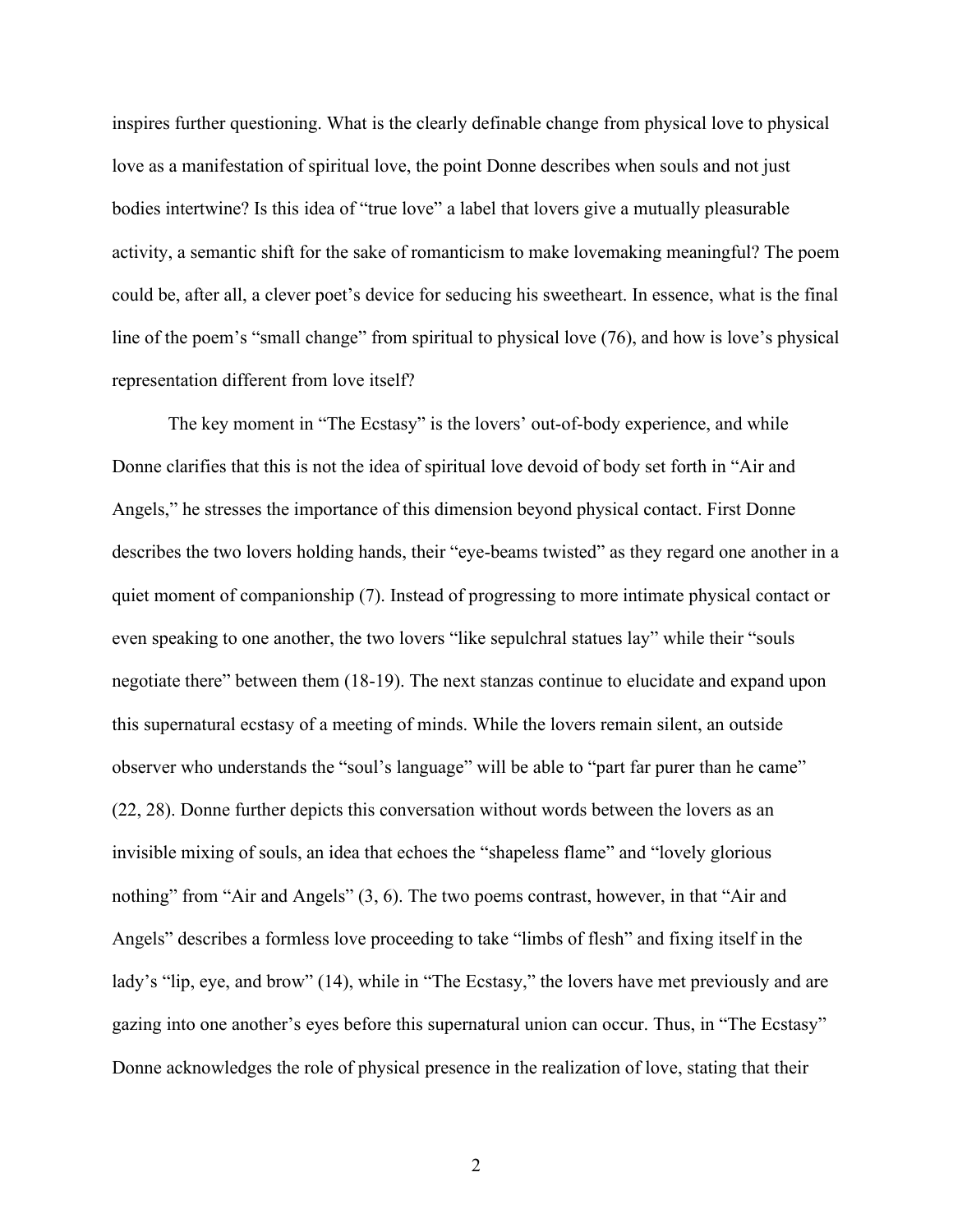bodies "Did us, to us, at first convey" (54). Nevertheless, the focus of the poem remains the formation of "this new soul" from two disparate entities, for this ecstasy of spiritual union is what "Defects of loneliness controls" (45, 44). Here the objective of Donne's love is for "soul into the soul [to] flow" (59), despite the admission that their souls "to body first repair" (60). At this moment in "The Ecstasy," it is clear that the lovers' bodies are a means to achieve the end of true spiritual love. Yet Donne does not constrain his definition of the role of the human body to a mere transportation device or package for the soul. Instead he goes on to express the need for further physical interaction as the expression of spiritual love, as he remarks, "So must pure lovers' souls descend / T' affections, and to faculties, / Which sense may reach and apprehend" (65-67). This last shift is the most problematic because it reverses the previously stated idea that love can exist, indeed, that love exists in its highest form, as a purely spiritual interaction. Had Donne left the lovers holding hands and joining souls, "The Ecstasy" would uphold the supremacy of bodiless love as "Air and Angels" did, with the additional consideration that people must meet physically before they fall in love. However, in arguing for intercourse as the natural expression of spiritual ecstasy, Donne causes the reader to question the difference between this supposedly more profound physical demonstration of love and pre-ecstatic physical love. Remembering that the poet himself has something to gain from his argument makes the distinction dubious. The poet's vested interest gives the reader reason to suspect the driving forces behind his argument for the inevitability and desirability of the regression from divine union to sex.

 When Donne claims that the ecstasy of lovers' spiritual relationship must be expressed through physical means, he calls into question his motivation and casts a shadow of doubt on the lofty ideals he expresses. The joys of mental and emotional union set aside, the poem is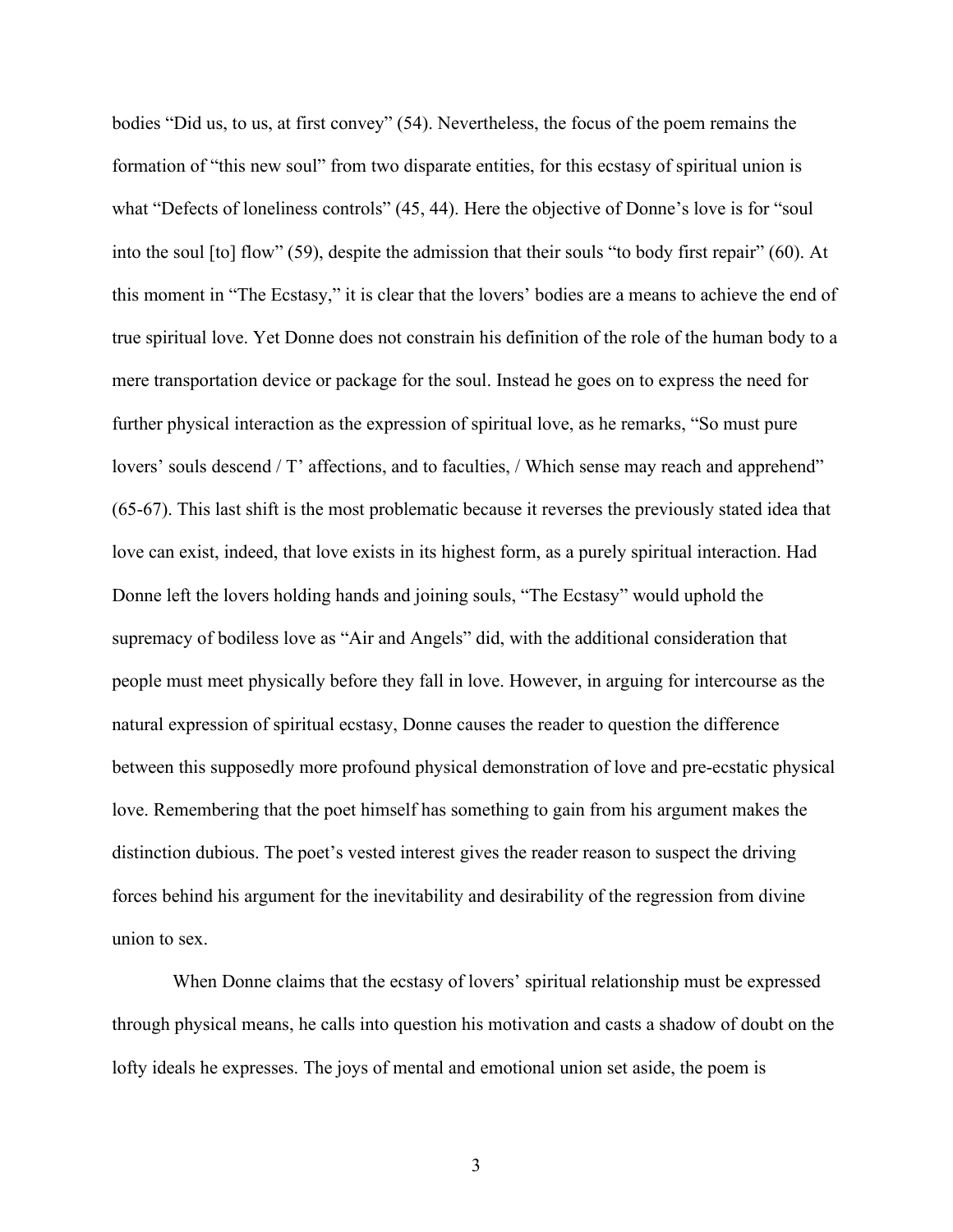essentially an attempt to convince the poet's beloved of the beauty and innocent inevitability of sexual intercourse. After saying to his lover "To our bodies turn we then" (69), Donne cleverly evades suspicion of a vested interest in the sex itself by adding the phrase "so / Weak men on love revealed may look" (70). With this dodge, the poet makes clear that he does not just want to make love to her, for that is what weak men who cannot experience the full spectrum of love as he can do. He distances himself from these lusty mortals, at the same time giving a persuasive line of reasoning for the natural progression from spiritual to physical ecstasy. The lines "Love's mysteries in souls do grow, / But yet the body is his book" present an interesting picture of the relationship between love and its manifestation (71-72). Love grows in their souls, but it must take shape in the form of a book and be put into words for others to understand. In other words, love's realization requires a physical manifestation, for only lovers such as Donne who have reached a level beyond physicality understand that lovemaking is a "small change" from spiritual union (76). The poet's manifest skill in developing complex conceits and irresistible arguments could be just as easily employed to mask less honorable intentions. Then again, what is it that makes a man's desire to have sex with a woman honorable if they "truly" love but dishonorable if they do so solely for physical lust? Do words or entire poems describing their shared spiritual ecstasy justify their typical human desires and actions as unique, even heavenly-ordained love? The dichotomy between "love revealed" and the love whose "mysteries in souls do grow" becomes disturbingly thin if the one relating those mysteries is seeking his own physical satisfaction (70-71). Love as an ideal spiritual experience is then reduced to a societal construct whose purpose is to make physical desire socially acceptable. If physical and spiritual love are no different, then the spiritual nature of love may as well be a collective fantasy. Love's higher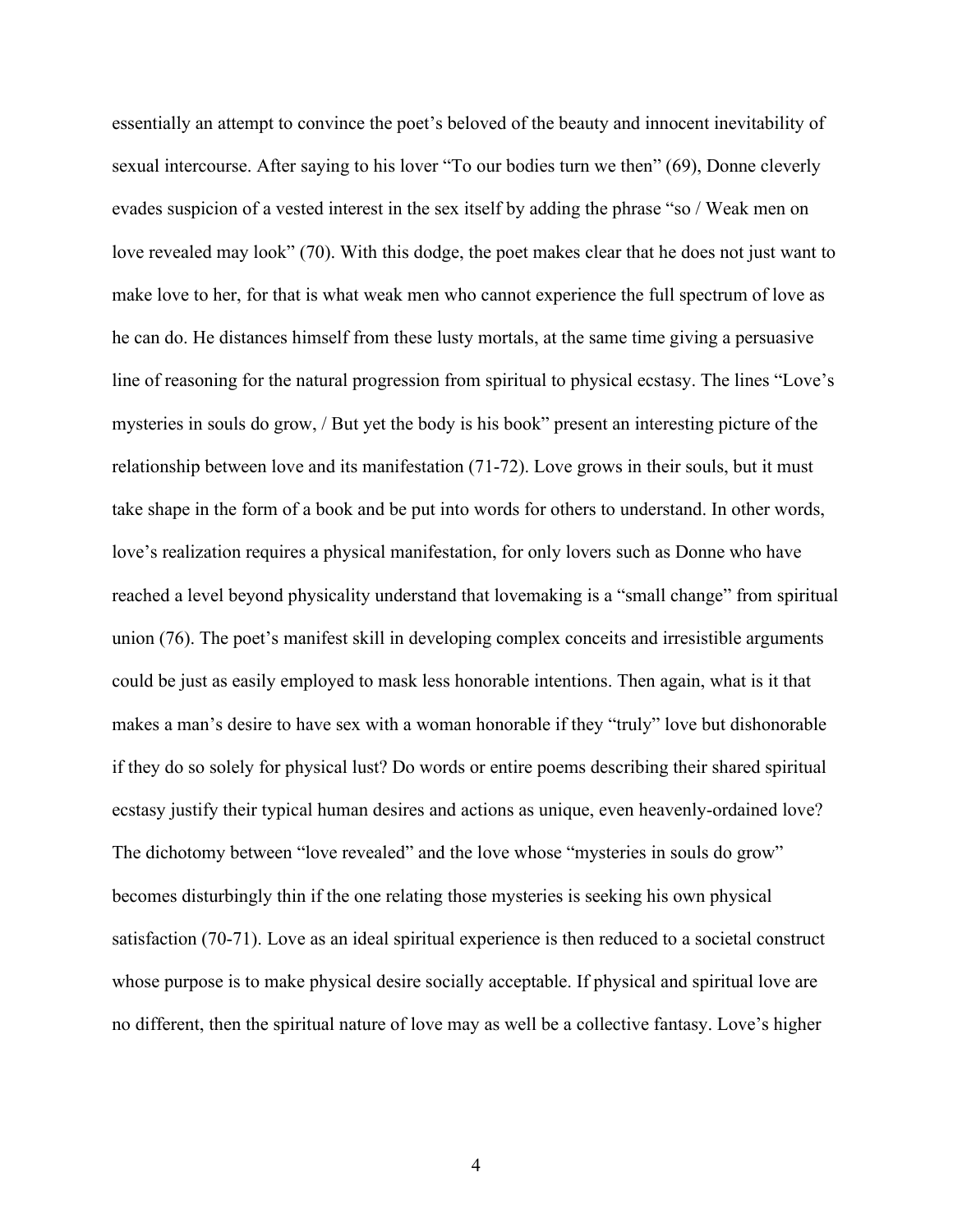aspirations become human formulations to rationalize and dignify their carnal passions and to defend their pursuit of physical satisfaction.

As this cynical view hardly captures the essence of Donne's poem, a better course would be to take the author at his word and to concentrate on what Donne himself discloses about the relationship between spiritual and physical love. It is important to note that Donne separates these two forms of love by a "small change" (76). If he had not done so, if he had left the union of souls and bodies indistinguishable, the aforementioned concerns would apply. When the boundary between supernatural connection and sexual intercourse blurs and disappears, the former risks becoming a pretext for the latter. If love and lovemaking are the same, then the ideal of love may well be a romantic ruse for clever poets to trap unsuspecting, gullible persons of the opposite sex. Donne does not eliminate this distinction, but says that a lover like himself and his beloved would observe a "Small change, when we'are to bodies gone" (76). The fact that there *is* a change preserves the exceptional nature of the connection between the lovers' souls and maintains this connection's unsurpassed value in spite of its dependence on physical expression. Indeed, while arguing for physical intimacy, Donne describes the necessary shift from soul to body as a descent instead of a horizontal shift or mere translation. Even earlier in the poem, Donne states simply that this ecstasy "was not sex" and that the lovers "saw not what did move" (31, 32). These lines suggest that the ecstasy of spirit that the two lovers experience reveals mysteries of love too profound for human sense to grasp. They cannot "see" it, but the presence of love without physical expression is discernible to those who have experienced it. The physical manifestation, whether a gentle caress or passionate lovemaking or sex, is a lesser but more tangible version of love made accessible to limited beings. While words may be used to express concepts of love beyond the typical human experience, that does not mean that these ideas are